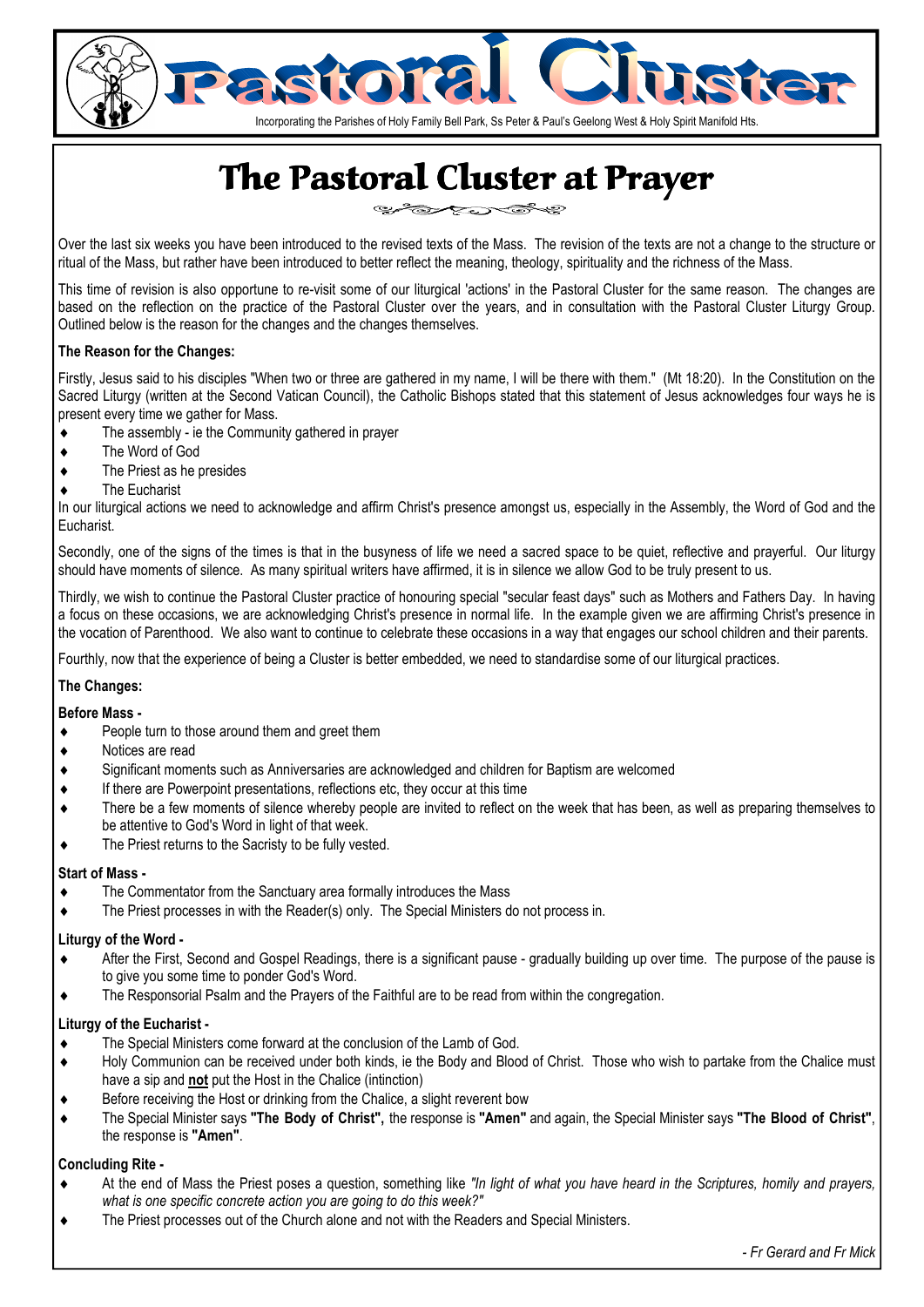# The Pastoral Cluster at Prayer

## WEEKEND MASSES:

**Holy Family, Bell Park: Holy Spirit, Manifold Hts: Ss Peter & Paul's, Geelong West:** *English… 8am and 9.30am (Sunday) 6.00pm Sat 5.00pm Sat* 

 *11am - 1st, 3rd & 5th Sundays 11am - 2nd and 4th Sundays 9.30am - Italian Mass at St Patrick's* 

*Croatian… 11.30am (1,3,4,5th Sunday), 12.30pm (2nd Sunday) - Slovenian…11.30am (2nd Sunday)* 

WEEKDAY MASSES:

| <b>Holy Family:</b>           | 9.15am Tues, 9.15am Thurs                                            |
|-------------------------------|----------------------------------------------------------------------|
| <b>Holy Spirit:</b>           | 9.00am Wed, 11am Fri and 9am Sat. Reconciliation after Saturday Mass |
| <b>Ss Peter &amp; Paul's:</b> | 7.30pm Thurs                                                         |

**Grace McKellar Centre:** 10.15am - 1st, 3rd, 5th Tues; **Maryville Nursing Home:** 11am Tues; **Multicultural Centre:** 1.30pm - 1st Fri **Vincentian Village:** 3.00pm -Mon

#### COMMUNAL PRAYER:

| Mon   | Holy Family Women's Prayer Group   |
|-------|------------------------------------|
| Tues  | <b>Meditation Group</b>            |
| Wed   | Prayer of the Church               |
| Wed   | Holy Family Women's Prayer Group   |
| Thurs | <b>Italian Prayer Group</b>        |
| Fri   | Adoration of the Blessed Sacrament |
| Fri   | <b>Divine Mercy</b>                |
| Sat   | Rosary                             |

**Fri...** *Adoration of the Blessed Sacrament After 11am Mass Holy Spirit Church*  **Fri...** *Divine Mercy 3.00pm Holy Spirit Church* 

**Mon...** *Holy Family Women's Prayer Group 10.00am Holy Family Community Centre*  **Tues...** *Meditation Group 5.30pm Holy Family Community Centre*  **Holy Spirit Church Wed...** *Holy Family Women's Prayer Group 10.00am Holy Family Community Centre*  **Thurs...** *Italian Prayer Group 10.00am St Patrick's Chapel*  **Holy Spirit Church** 

#### **OUR LADY'S STATUE:**

**June 20:** Iannuzzi family, 17 Roxby St. *If anyone would like to have our Lady's Statue or if you could spare an hour a month to help Tina Montalto, ph 5278 9314.* 

# **AS A COMMUNITY WE PRAY FOR:**

| <b>RECENT DEATHS:</b>                  | Noel Taylor                                                                                                                                                                                                                                                                                                                                                          |  |  |
|----------------------------------------|----------------------------------------------------------------------------------------------------------------------------------------------------------------------------------------------------------------------------------------------------------------------------------------------------------------------------------------------------------------------|--|--|
| <b>ANNIVERSARIES:</b>                  | Carmelo Coppolino, Prlano Stefano, Colin Henderson, Zlatko Lehpamer, Margaret Donnellan, Giuseppe<br>Coloprisco                                                                                                                                                                                                                                                      |  |  |
| <b>BAPTISMS:</b>                       | Georgia Bottrell, Sophie Walsh (HF), Isabella Embanecido, Annie Meade (HS)                                                                                                                                                                                                                                                                                           |  |  |
| <b>PRAY FOR THE SICK:</b>              | Bernie Dalton, Florence Williams, Pasha Alden, Wendy Commons, Margaret Donaghy, Maria Law, Peter<br>Farrar, Doris Boyle, Heidi Maguire, Joan Bellew, Kate Jennings, Nevenka Juraga, Joan Gazenbeek, Felix<br>Capicchiano, Dianne Rickey, Liam Shay, Regina Starcevic, Joseph Escorse, Gillian Henry, Anthony Dunn,<br>John O'Neill, Alina Synoradzki, George Carmody |  |  |
| (Please note:                          | After approx five weeks names will be deleted from the sick list -<br>please phone the office if you wish names reinserted)                                                                                                                                                                                                                                          |  |  |
| ROSTER FOR NEXT SUNDAY, JUNE 26, 2011. |                                                                                                                                                                                                                                                                                                                                                                      |  |  |

(4th Sunday of the Month**)** 

**HOLY FAMILY 8.00AM 9.30AM** Commentators **F** O'Neill **M** Lukesic Lectors Letors L Kelly Lectors Controller L Kelly<br>
Special Ministers L Sells, E Kelly, B McFarlane D Lunn, P McBride, J N Welcomers L&E Kelly **E Glynn** 

L Sells, E Kelly, B McFarlane D Lunn, P McBride, J McMahon, C Simpson, V Resciniti

**HOLY SPIRIT: 6.00PM** 

**Commentators** 

Lectors E Cotter, P Dickson Special Ministers C McShanag, G Harrison, E Cotter Welcomers M Brown, D McFarlane<br>Projectionist T McShanag T McShanag

Readers G Tolan<br>Special Ministers A Henders Projectionist **R** Zarb

**Ss PETER & PAUL'S: 5.00PM 11.00AM Commentators** A Henderson M Foley

Special Ministers A Henderson, G Tolan, Dean Dougherty H&M Broekman, D Dougherty, M Mirabile, M Foley, J Gailius<br>W Broekman, D Dougherty, D Lipinski M Broekman, D Dougherty, D Lipinski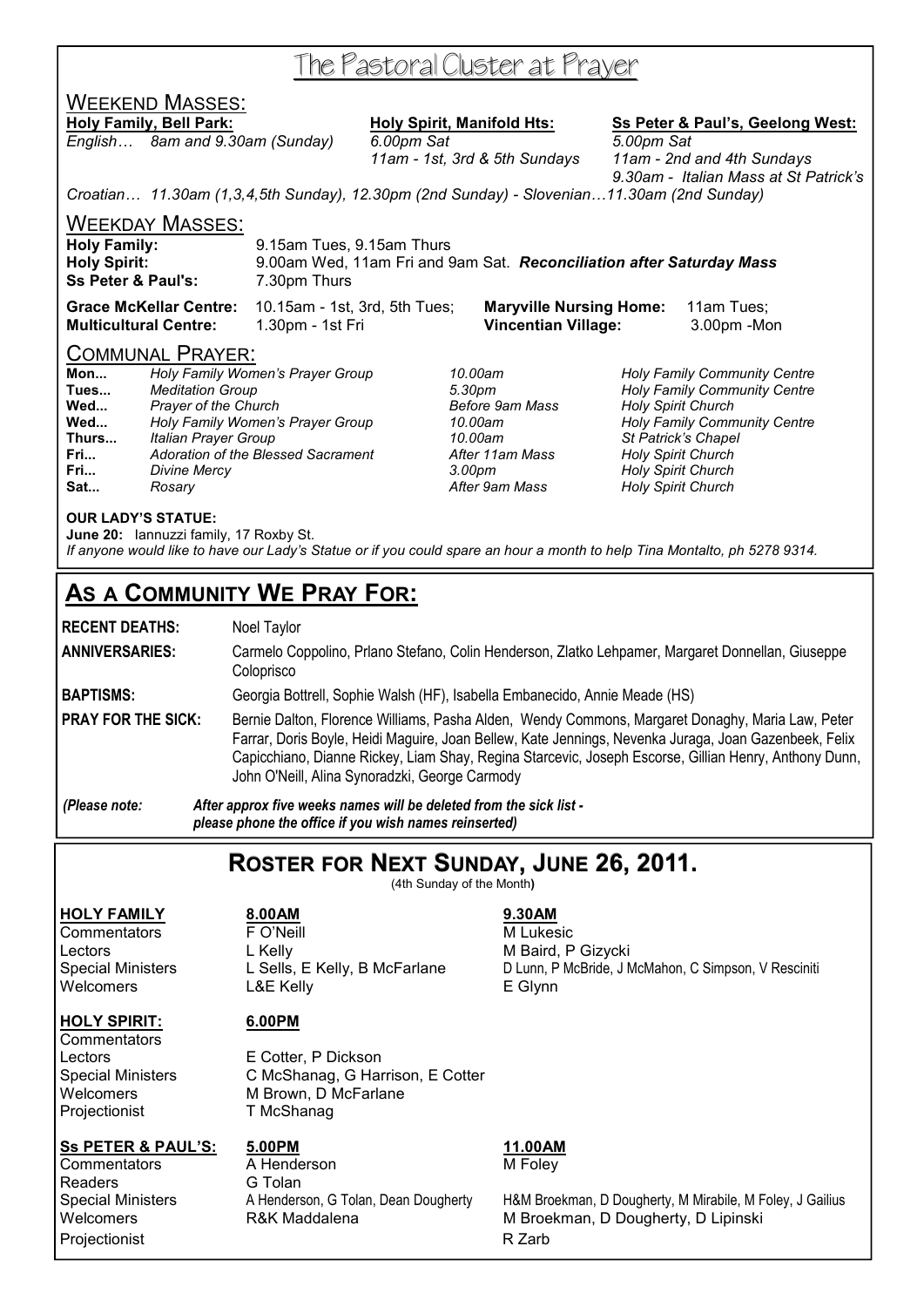# **Cluster News**

| PARISH PRIESTS:      | Frs Gerard Keith & Mick Fitzpatrick - Phone 5278 1343                          | <b>Web Page Address:</b>       |
|----------------------|--------------------------------------------------------------------------------|--------------------------------|
| OFFICE:              | 147 Separation St Bell Park 3215                                               | www.pastoralclustergeelong.org |
|                      | Phone: $5278$ 1343 Fax: $5278$ 4618 Email: cluster@netspace.net.au             |                                |
| <b>OFFICE HOURS:</b> | Mon-Wed 9am-4.30pm (Closed 1-2pm for lunch), Thurs 9-12noon, Fri 9.30am-2.30pm |                                |

#### **FR MICK'S HOLIDAY:**

Fr Mick is away from Monday June 13 until Friday July 1. He will be spending time with his family in the north of Victoria. We wish Fr Mick a restful holiday!

#### **THURSDAY EVENING MASS:**

There will be **NO** Thursday evening Mass on June 23. Fr Mick will be away and Fr Gerard will be at the Consecration of the Bishop for the Western Region (which includes the Geelong region) that evening at St Patrick's in Melbourne. *Apologies... I'm sorry for not being available for last Thursday evening's Mass. It was a mix-up on my part and I'm sorry for any inconvenience caused.* 

### **MASS OF THE ANOINTING AT Ss PETER & PAUL'S:**

There will be a Mass of Anointing at Ss Peter & Paul's Church, followed by a light luncheon. This Anointing Mass is open to all in the Cluster and beyond.

 **Time...** 11am

 **Venue...** Ss Peter & Paul's Church  **Date...** Wednesday June 29 **Luncheon...** Ss Peter & Paul's Small Hall

*To assist with catering there will be sign-up boards at the back of all Churches this weekend and next.* 

#### **FR MICK'S MATES:**

The next meeting of Fr Mick's Mates will be held **Wednesday July 6 at 7pm** in the Pastoral Cluster Community Centre.

#### **STEWARDSHIP CORNER** - *Thoughts on Giving*

*"God so loved the world that he gave his only Son, so that everyone who believes in him might not perish but might have eternal life." - John 3:16* 

How can we say 'thankyou' to the God who has given His only Son to us? What can we give back in return? A life of stewardship is the only way to truly show our love and appreciation to God. A life of stewardship is a life of giving back time, talent and treasure to God.

#### **A VOCATION VIEW:**

Each of us experiences a story of God's self-revelation in a unique way. Tell your story. Add to the beautiful mosaic of God's life in this world by the story of your life.

#### **ARCHBISHOP'S PENTECOST LETTER FOR YOUTH 2011:**

At the back of all Churches today there is the Archbishop's Pentecost Letter. The focus of the letter is the theme of World Youth Day 2011 in Spain - *Planted and Built Up in Jesus Christ, Firm in Faith***.** 

| RECURRING ACTIVITIES IN THE CLUSTER. |
|--------------------------------------|
|--------------------------------------|

|                                                                                                                                                                                                                                                                                                 | <b>Holy Family Casserole lunch -</b> |                                                                                               | Third Sunday of each month at the Community Centre from 12noon a Casserole lunch BYO to share |  |  |
|-------------------------------------------------------------------------------------------------------------------------------------------------------------------------------------------------------------------------------------------------------------------------------------------------|--------------------------------------|-----------------------------------------------------------------------------------------------|-----------------------------------------------------------------------------------------------|--|--|
|                                                                                                                                                                                                                                                                                                 | <b>Holy Family Women's Group -</b>   | First Monday evening of each month at the Community Centre 7.00pm                             |                                                                                               |  |  |
|                                                                                                                                                                                                                                                                                                 | St Vincent de Paul -                 | Holy Family meet 1st and 3rd Tuesdays at the Community Centre, 7.30pm                         |                                                                                               |  |  |
|                                                                                                                                                                                                                                                                                                 |                                      |                                                                                               | Ss Peter & Paul's meet 4th Thursday 2pm in the Small Hall                                     |  |  |
|                                                                                                                                                                                                                                                                                                 |                                      | Holy Spirit meets 1st and 3rd Tuesdays 7.00pm in Holy Spirit Hall                             |                                                                                               |  |  |
|                                                                                                                                                                                                                                                                                                 | <b>Baptism Preps -</b>               | 2nd and 4th Mondays 7.30pm in the Community Centre                                            |                                                                                               |  |  |
|                                                                                                                                                                                                                                                                                                 | Children's Liturgy -                 | Holy Family -                                                                                 | 1st and 3rd Sunday at 9.30am Mass (during school term)                                        |  |  |
|                                                                                                                                                                                                                                                                                                 |                                      | Holy Spirit -                                                                                 | 1st and 3rd Sundays at 11am Mass (during school term)                                         |  |  |
|                                                                                                                                                                                                                                                                                                 |                                      | Ss Peter & Paul's-                                                                            | 2nd and 4th Sunday at 11.00am Mass (during school term)                                       |  |  |
|                                                                                                                                                                                                                                                                                                 | Playgroup -                          | Holy Spirit School -                                                                          | Monday 9.30am-11.30am. 0-3 years Indoor/outdoor play. Ph 5229 8298                            |  |  |
|                                                                                                                                                                                                                                                                                                 | <b>Manifold CWL -</b>                | Holy Spirit Hall, First Tuesdays in the month                                                 |                                                                                               |  |  |
|                                                                                                                                                                                                                                                                                                 | Italian Mass -                       | First Thursday of the month in St Patrick's Chapel                                            |                                                                                               |  |  |
|                                                                                                                                                                                                                                                                                                 | <b>Catholic Deanery Solo Group -</b> | Dinner at Desma's every 1st Tuesday of the month at 6.30pm. Bookings phone 5278 2712.         |                                                                                               |  |  |
|                                                                                                                                                                                                                                                                                                 | Ss Peter & Paul's Luncheon -         | Second Sunday of each month, 12noon in the small Hall.                                        |                                                                                               |  |  |
|                                                                                                                                                                                                                                                                                                 | <b>Catholic Diners' Club -</b>       | Second Tuesday of each month, 6pm at Dromoland. Dinner & Guest speaker. Ph Terry on 5221 7339 |                                                                                               |  |  |
| If you wish to know more about these groups, as well as about our Sacramental Program for children in non-Catholic schools, our<br>Baptism and Wedding procedures, our Partnership with the Columbans in the Philippines and so on, please visit our webpage:<br>www.pastoralclustergeelong.org |                                      |                                                                                               |                                                                                               |  |  |

*\_\_\_\_\_\_\_\_\_\_\_\_\_\_\_\_\_\_\_\_\_\_\_\_\_\_\_\_\_\_\_\_\_\_\_\_\_\_\_\_\_\_\_\_\_\_\_\_\_\_\_\_\_\_\_\_\_\_\_\_\_\_\_\_\_\_\_\_\_\_\_\_\_\_\_\_\_\_\_\_\_\_\_\_\_\_\_\_\_\_\_\_\_\_\_\_\_\_*